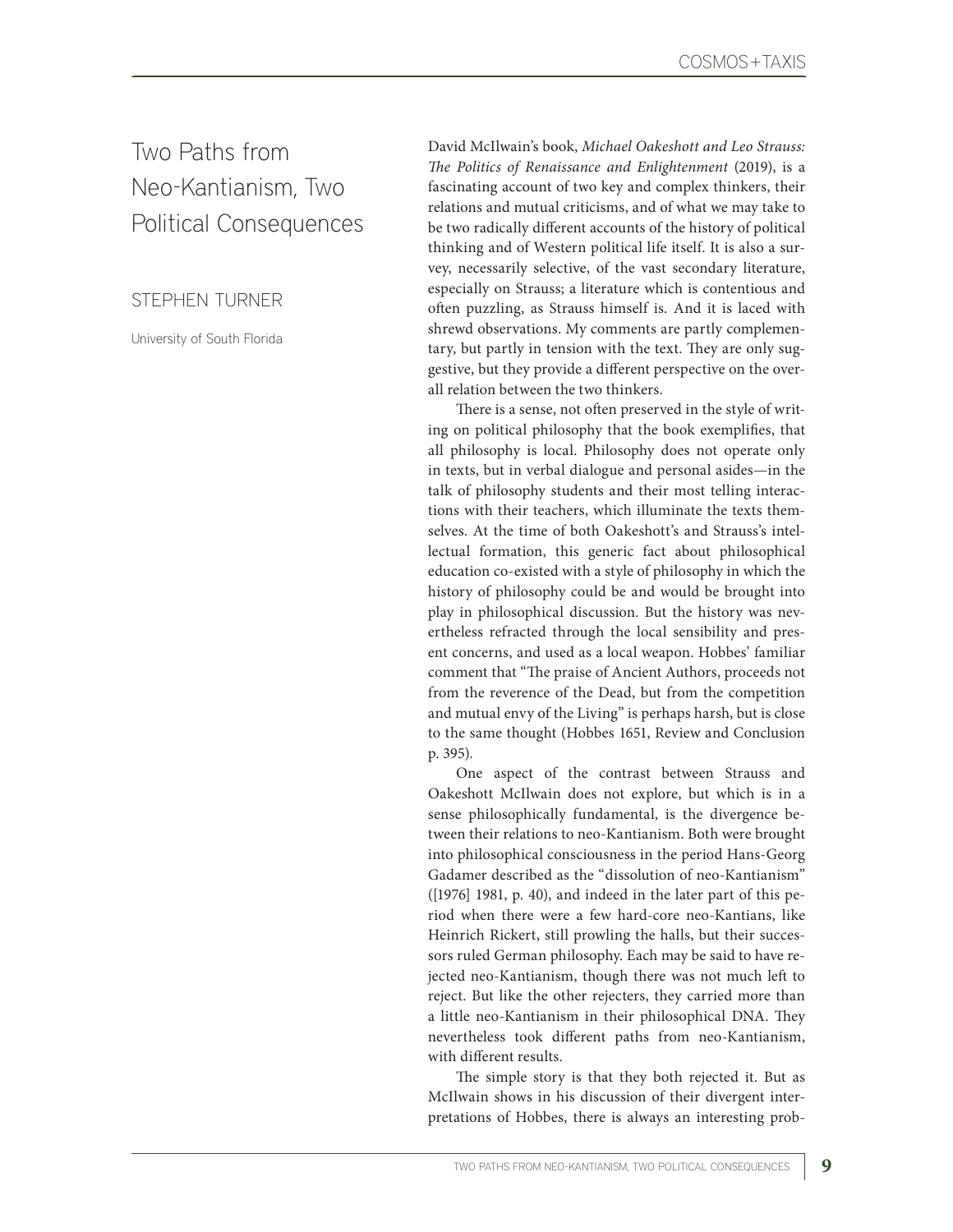lem with rejections: the rejections are never as complete as the rejecters imagine or intend. There is always a trace of dependence on the tradition being rejected. What this trace might consist of, or whether it is more than a trace, amounting to a secret continuity, is a potential matter of dispute, as it was in the case of Hobbes' relation to the classical tradition.

## ESCAPING NEO-KANTIANISM

The two basic strands of neo-Kantianism, the Marburg version best represented by Hermann Cohen (2018), and the "Southwest" version represented by Kuno Fischer (1887), differed in a decisive way that is relevant to the relation of Oakeshott and Strauss. Both strands were concerned with the conceptual character of experience, which is what made them Kantian. But both were also concerned with difference—differences between forms of thought, such as law and physics, but also, crucially, with the problem of relativism, which obsessed the neo-Kantians and which they invented many ways to avoid or overcome. The obsession was justified: neo-Kantianism led to relativism.

The tragedy of neo-Kantianism was that it was self-defeating. It began with the idea of affirming the validity of various organized fields of concepts, from theology to history, by showing the necessary presuppositions of each. It ended with a multitude of systems of philosophy which defined the domains differently and attributed conflicting presuppositions to those domains it attempted to analyze. The lesson that one could get the same laws of physics using different mathematical presuppositions killed the neo-Kantian project in physics. The sheer diversity of systems and solutions to the problem of relativism killed the rest of it: the point of the project was to get the presuppositions that were uniquely necessary.1 What they got was the opposite of uniqueness: a multitude of philosophical systems each working in a different way.

Strauss was not only exposed to this as a student at Marburg, where the legacy of Cohen was still strong, but by his *Doktorvater* Ernst Cassirer who attempted to salvage the project in his philosophy of symbolic forms, the idea of which was to preserve the Kantian notion of the necessary presuppositions of experience by locating them in a symbolic realm which individuals accessed partially, thus keeping the realm non-relativistic, but allowing individual difference, and insisting that such things as knowledge of causality depended on a prior concept of cause located in this symbolic realm. Strauss simply repeats this argument, in simplified form (See Strauss, *Natural Right and History*, [1953] 1965, pp. 89–90; see also Burns 2015, p. 104) This is far from a dead idea even today: a current form is the idea that causal relations are "normative," along with the rest of thought (Rouse 2002).

What survived the debacle of neo-Kantianism was the idea that presuppositions were necessary for thought, though not the idea of presuppositions that were themselves necessary. This idea morphed into enframings, epistemes, conceptual schemes, paradigms, the new realism, and Carl Becker's "climates of opinion" (1932): all this justified Foucault's comment that we are all neo-Kantians now. Whether these survivals are coherent is an open question. The concept originally depended on a notion of "logic" as something other than a matter of formal relations, holding in a netherworld of non-psychological experienceforming concepts. Strauss did not emancipate himself from this generic survival of neo-Kantianism, which was the necessary basis of his critiques of social science for the supposed unstated assumptions he attributed to it.

<sup>1</sup> Beiser paraphrases Cohen as follows: "How do we know the a priori? How do we distinguish this mode of knowledge from its opposite, from a posteriori knowledge? The immediate answer is that the distinctive feature of the a priori is absolute universality and necessity, which is distinguished from the comparative universality and contingency of a posteriori knowledge. Absolute universality admits no possible exceptions, whereas relative or comparative universality does" (2018, p. 65). Divergent claims about what was presupposed, in short, undermined claims about absolute universality and necessity.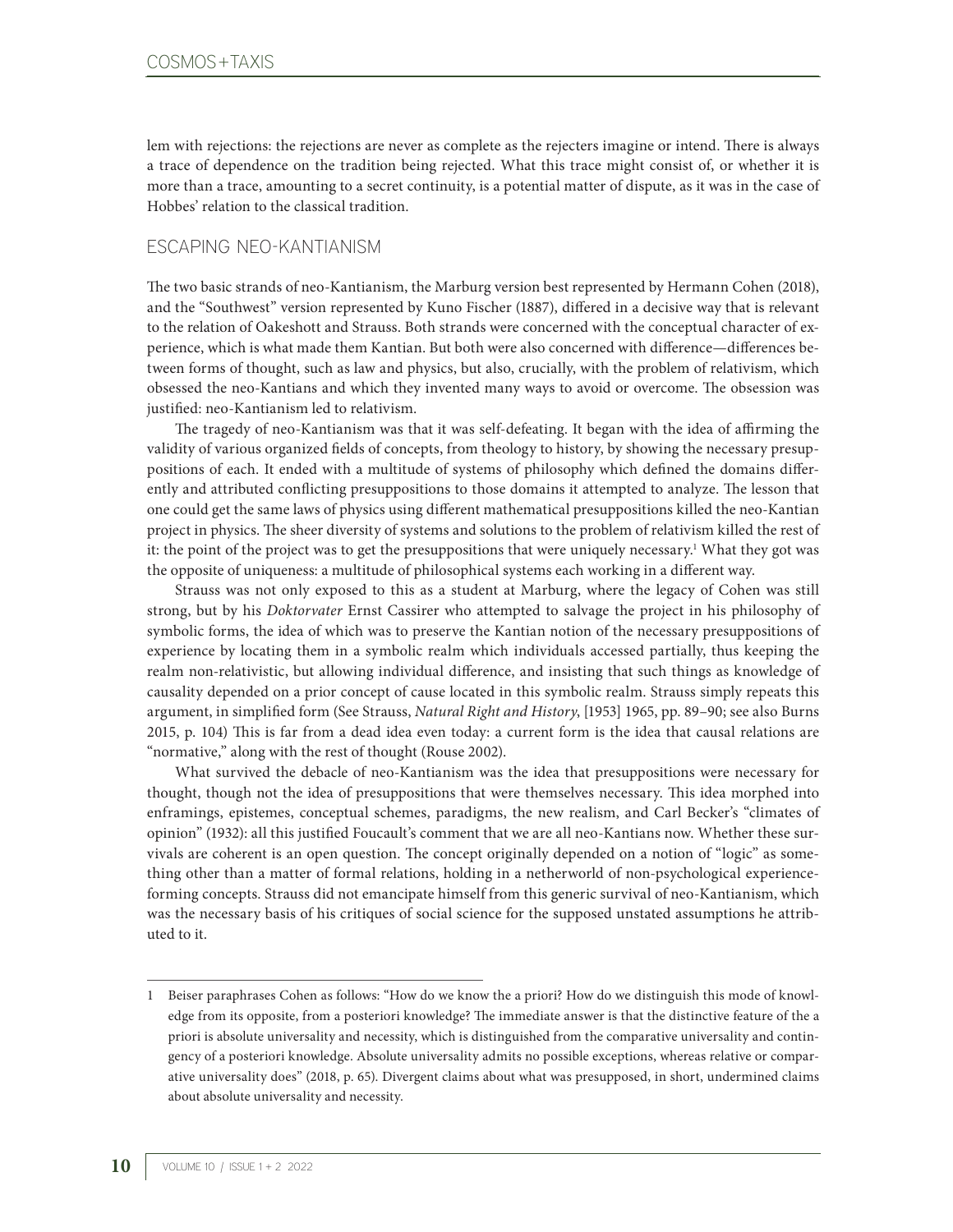One sees the importance of non-textual, oral moments, in Strauss's own reflections on the , such as in his paper on "Philosophy as Rigorous Science" (1971), when he recounts comments by Husserl on the neo-Kantian tradition, which Husserl says starts at the top, while he starts at the bottom, and mentions the idea of the foundation of the foundation. By the top, he meant the governing presuppositions of an existent body of thought. By the bottom, he meant the conditions for the possibility of thinking at all. This is a crucial insight into the Weimar era philosophical muddle, which was formative for both Strauss and Oakeshott.

Neo-Kantianism was followed by *Lebensphilosphie*, which was a revolt against the idea that the experience of life, constantly changing and varying, could be characterized in terms of its constitution by concepts, which were by definition timeless and rigid, placed in and defined by the conceptual logic of their relation to other concepts. *Existenzphilosophie* was an attempt to characterize the experience that lay beyond rigid concepts; the ontological turn was a related attempt to discuss what is—though in both cases it was acknowledged that there was no such thing as direct access to real experience, now thought of as flowing and disordered, and only accessible through flawed enframings or arbitrary decisions. This was a description of a philosophical situation which one wanted to escape. Strauss also wanted to escape. The logical positivists did so by dumping the idea of conceptually ordered experience in favor of raw data, and the Kantian idea of logic as conceptual connections in favor of logic as pure formalism.

By Strauss' own testimony, he considered Heidegger to represent "present-day philosophy in its highest form" (Strauss and Klein 1970, np). The thing he wished to free this philosophy of was a particular thing it "presupposes" namely "the so-called historical consciousness." And he took it as his responsibility to "understand the partly hidden roots of that consciousness." But this was a critical task: what was his own alternative to Heidegger and the radical relativism it implied?

The answer can be seen in the phrase "soiled fragments of the pure truth" (Strauss 1953, p. 124). Cohen had defended Judaism from the common nineteenth century Protestant view that it was a primitive religion: prior to and lower on the evolutionary scale than Protestantism. His defense was framed in terms of the idea of a future evolution in religion toward a rational religion, in which the irrational elements of each religion would be washed away and their distinctive contribution would be preserved. The Jewish contribution was to be the idea of atonement, and the *Noahide*: particularly the idea of a responsibility to the stranger. The general idea of religious differences being overcome through a process of contact and rationalization was in the air: Émile Durkheim had alluded to it in the conclusion to *The Elementary Forms of the Religious Life* ([1912] 1915); his early death left his successor Celestine Bouglé to complete the task of writing up the idea.

Philosophically, this was a solution to the problem of relativism that bedeviled neo-Kantianism. Everyone was both right and wrong, but we did not know yet which parts were right and which wrong. But it depended on a certain optimism about progress, progress toward a universal culture, that the Great War destroyed. By the time Strauss was developing philosophically, a great pessimism—well represented by Spengler, had taken hold. Strauss thus found another language for speaking of difference: one that not only replaced the notion of progress or future evolutionary convergence but turned it upside down, so that the history of philosophy could then be seen as regress, a from the classical "living in accordance with nature" thinking he attributed to the classics into the shards of the enframings revealed by Heidegger's account. This implied a method: a distinctive, natural right or classical, way of dealing with difference and therefore of defeating relativism. By treating difference in terms of doxa, doxa as soiled fragments of the pure truth, and difference as something from which we can ascend through philosophical dialectic to the truth, we could overcome the obvious empirical and historical fact of radical disagreement.

Oakeshott took a different path out of this problematic. Experience, in the most comprehensive sense of the word, was his central concept. In his notebooks of 1931, writing about sex, he wrote "What we want is experience, not knowledge about the facts. …What is dangerous, deadening, monstrous, is knowledge *in place* of experience" (2014, p. 207). This was the lesson of *Lebensphilosophie*. In *Experience and its Modes* (1933), he divided the totality of experience, the province of philosophy, into modes—not so different from what Eduard Spranger did about the same time in his *Lebensformen* (*Types of Men*) ([1914] 1928), from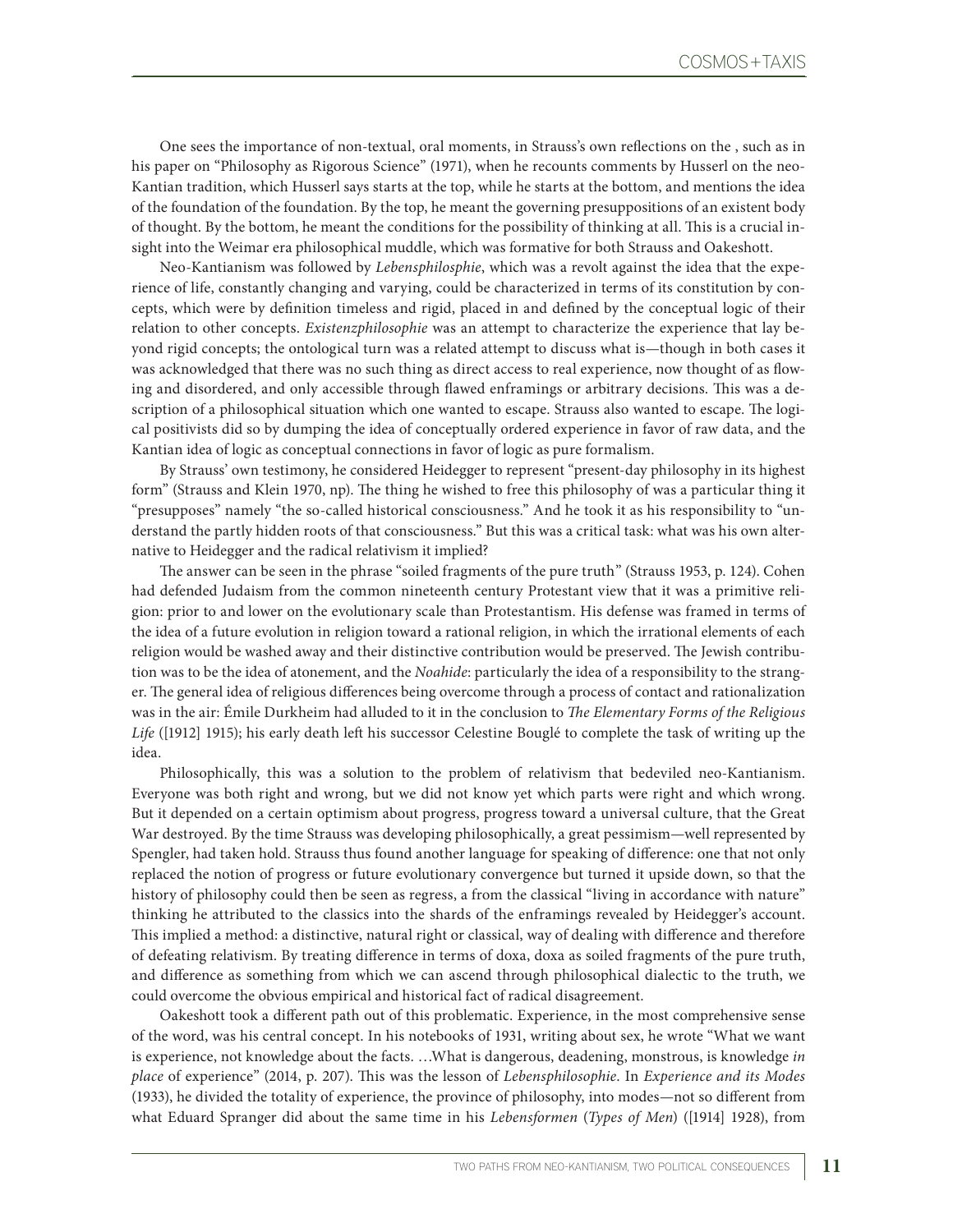whence Wittgenstein took the term "forms of life." Oakeshott preserved something of the notion of presupposition in the term "platforms" in *On Human Conduct* (1975). These were never absolute, always temporary. There was no escape from relativism or historicism, but the problem lost its spiritual punch: both were mundane features of all thought, not a surprising and disturbing discovery about the instability and nonnecessity of our deepest presuppositions, as it was for the neo-Kantians. This was not a new thought for Oakeshott: already in his notebooks of the 1920s he mention's, in relation to theology, Vaihinger's philosophy of "as if" and notes the close relation (but differences) between dogma, hypothesis, and fiction (2014, p. 129).

In *On Human Conduct* his political theory described the antinomies within a specific tradition: the West. Rather than philosophical alternatives, the antinomies were between the ideal expressions of practical orientations which resulted from intrinsic ambiguities or contradictions in the tradition itself in which an element of each of the antinomic pairs was preserved, at the level of practice, in the other member of the pair: one cold not have one without a tincture at least of the other. Ironically, Strauss—who dismissed Weber's antinomic examples as dilemmas which could be easily resolved on the practical level—made an antinomy, between Athens and Jerusalem, fundamental to his thought: between the theology of the denial of God and the philosophy of the denial of philosophy. But this was not a practical antinomy faced in political experience, like Oakeshott's and Weber's: it was a stark and ungroundable existential choice between fundamentally incompatible alternatives.

This points to a basic difference in their approach to the Heideggerian problem of the inadequacy and falseness of all enframings, and its implications for any politics based on one. Oakeshott never leaves the world of experience, though he includes religious experience. He has no interest in the best regime, or a return to the roots of the western tradition in order to either save it or overcome it. For him, experience, the tacit, and the contingent choice of platforms or as if mental constructions had priority over, and a continuous life beyond, explicit theories, which were abridgements. There was no such thing as the higher rationality: there was only the continuing intellectual quest for coherence, a task that could never be completed, and like politics itself, was not directed to a final end.

To theorize is to arrest the ongoing flow of experience, to produce an enframing that is inherently limiting, but at the same time revealing. To philosophize in the sense of producing the right theory of something in the world of experience was to produce an abridgement rather than the whole truth. Nothing could be farther from Strauss and the idea that one could synthesize the results of these enframings and return to the unfragmented source of political philosophy and put the shards back together. For Oakeshott, in a political crisis, "salvation" can only come from the unimpaired resources of the tradition itself (1962, p. 126), and not from "a model laid up in heaven" (1962, p. 127). But they are both responding to the Heideggerian problem. Oakeshott gives a path around it; Strauss embraces it and seeks not so much to resolve it as to preserve the promise of resolving it through the return to "nature," in a sense that Heidegger had already ruled out.

## POLITICS

One of the merits of McIlwain's book is that it recounts some of what is jarring about both Strauss and Strauss's thought. I can add to and confirm his discussion by reference to these non-textual moments. Strauss certainly did flirt with fascism. In conversation, J. P. Mayer, unprompted, told me of meeting Strauss in a library in Germany, presumably in Berlin, and Strauss telling him that he regarded Mussolini's fascism as a model for a solution to the problem of politics. Mayer, to whom I will return, is a useful contrast case. He also wound up in London, became close to Tawney, was a Jew, but on the Left: as the archivist for the SPD (Social Democratic Party) he had discovered the early Marx manuscripts and edited them, and was welcomed in England by the Labour party. But his thought developed in a different direction from Strauss's, and the difference is revealing.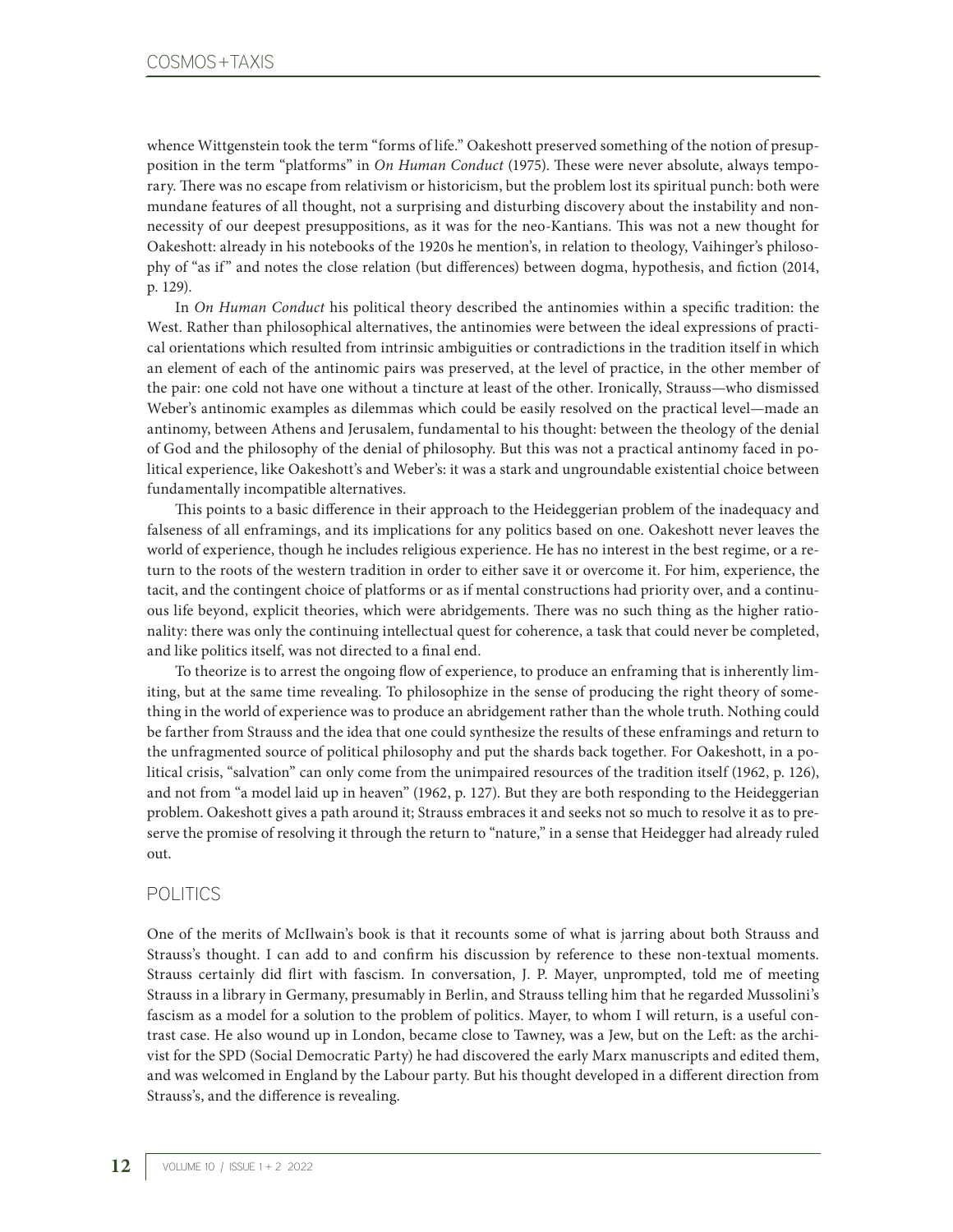At the end of his wartime book on Weber *(*[1944] 1956*),* and after forming friendships with R. H. Tawney, a prominent Christian Socialist Christopher Dawson, and T. S. Elliot, his editor at Faber, who was producing *Christianity and Culture* (1949) at the time, J. P. Mayer commented that: "Weber had only a glimpse of the underlying values of the west—in spite of the *Protestant Ethic.*" Mayer took these underlying values to be Christian even if secularized, and said that Weber "failed to understand that these values inherent in and interwoven with Western world were not yet destroyed by the impact of rationalization…" 1965, p. 105). One must ask whether this lack of understanding is equally true, or more true, of Strauss. As I will explain, I take this to be a significant issue, and indirectly but importantly connected to Oakeshott as well.

Stanley Rosen once startled me by commenting that Strauss and Marcuse, whom he also knew well, "didn't know what country they were in." He went on to say that Strauss and Jacob Klein would rush from his seminar to watch "Gunsmoke" and "Perry Mason" on television, and analyze them in terms of the categories of Aristotle's *Poetics*. They even followed Raymond Burr to "Ironsides," which they were less enthusiastic about. Whatever Strauss absorbed about the United States was limited by the fact that he could, and did, continue to live in an academic and personal extension of the German Jewish milieu they had left. I grew up in this milieu myself. As a young child I was cared for by a Jewish couple from Hamburg who had barely escaped. Adjustment to American life was difficult. The husband, Theo, had taken a job with a jewelry maker, but could not adjust to the casualness of his American co-workers who left diamonds unattended on the bench to go to lunch. This was a level of social trust he could not comprehend or adapt to. The émigré experience was different for intellectuals, but also, in many cases, separated them from these kinds of shocks and allowed them to ignore the "country they were living in"—a country they had been trained in Germany to despise and condescend to.

Much of the secondary literature on Strauss discusses the ways he changed. But he understood the world through concepts and in the light of prior experiences that effectively precluded his understanding the country he was living in. What were the formative experiences? Edward Banfield tells about Strauss discussing, in class, his father's dealing with the peasants who went to him to sell grain.

Strauss's father, an orthodox Jew, was a prosperous grain merchant. Once, illustrating the thought that a man's demeanor may be an artifact of a bargaining strategy, Strauss told how as a boy he watched his father deal with the peasants who came to his office to sell their grain. The merchant held a newspaper before his face while a peasant stood first on one foot and then on the other before him. After a rather long wait he suddenly lowered the paper and announced the price in a take-it-or-leave-it tone (Banfield 1991, p. 493).

Just telling this story implies a certain tone-deafness, or worse, both on Banfield's part and on Strauss's. The scene recalls the Mississippi custom of the settle, in which cotton grown by sharecroppers was weighed, and the powerless producers were cheated and kept in debt. The view of the world in which this was an acceptable bargaining strategy is not liberal, and is devoid of aristocratic honor as well, not to mention Cohen's focus on Noahide. Yet it is a world which Strauss approved of. He recalled as a child hearing of pogroms in Russia, He comments that

At that time it could not happen in Germany. We Jews there lived in profound peace with our non-Jewish neighbors. There was a government, perhaps not in every respect admirable, but keeping an admirable order everywhere; and such things as pogroms would have been absolutely impossible ([1962] 1997, p. 313).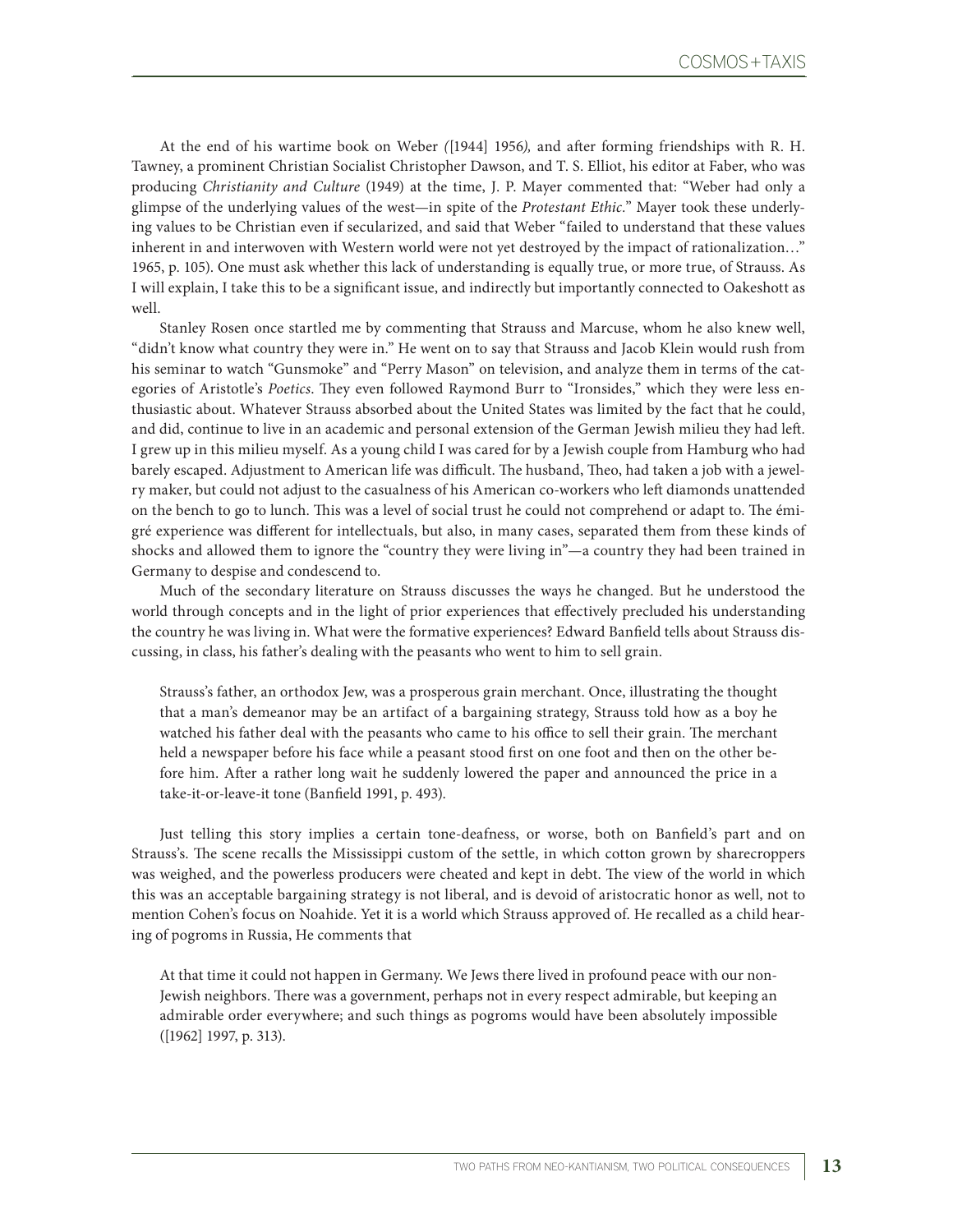Admirable order everywhere, profound peace assured by it: this was a good enough state, even the best of possible actual states, given Strauss's own view that no actual state could overcome its contradictions, and that imperfection was the intrinsic feature of all states.

It is important to see how this connects to his political philosophy. As Robert Howse has argued (2014), on the basis of the texts, Strauss was a "man of peace." But the peace he sought in politics was intercommunal peace. He thought there was no such thing as genuine assimilation for Jews. He had no use for the idea of Christian Europe in the sense of T. S. Eliot or Christopher Dawson: a largely tacit inheritance that existed not in formal religion but in, as Henrik DeMan put it, explaining the ethical impulse behind socialism, a precapitalist disposition grounded in their social experiences, "which can only be understood with reference to the days of feudalism and the craft guilds, to Christian ethics, and to the ethical principles of democracy," which DeMan thought had "traced deep furrows" of affect in the European working man ([1927] 1984, p. 39). This idea of the West did not apply to Jews, who lived under the law—something explicit, and the product of revelation and study, not experience. Perhaps out of revulsion against Heidegger's idea of *Bodenständigkeit* (attachment to the soil or rootedness) and its implied alternative, Jewish deracination, Strauss was equally dismissive of the idea of deeply rooted pre-political conditions for liberal democracy and modern freedom. For him, liberalism did not grow organically out of Anglo-Saxon individualism, as Alan Macfarlane (1978) and many predecessors back to Edward Augustus Freeman, would have had it. It grew out of a philosophical error.

What the story about his father together with his praise of a state which produces admirable order reveals is a particular political model: intercommunal peace between groups that do not share a morality or culture, ruled by order-keepers who also do not share their morality or culture. The morality needed for such a state is the morality of the admirable order-keepers of the state. In this case it was: rule by incorruptible Prussian bureaucrats recruited from the impecunious nobility, for whom honor mattered above all, and who had no morality in common with the people they administered over and whom they looked down upon and distrusted. This was indeed a political model admired by many other people, most consequentially by Woodrow Wilson. It proved not to be the safe harbor for the Jews that it seemed to be at the time. But only because it succumbed to democracy. This was Strauss's formative political life lesson.

Philosophizing on the basis of this experience took some odd paths. Was Strauss's idea of returning to classical natural right as a justification of this political ideal more or less determined by his membership in the *Bildungsbürgertum*? Returning to the classical Greek philosophers was utterly conventional for this class. Even Marx studied Democritus and Epicurus for his dissertation. The tyranny of Greece over Germany, discussed by Butler ([1935] 2012), extended to politics. Jellinek, Weber, Schumpeter, and countless others took their bearings from ancient politics. There is no surprise here. Nor was Strauss's affection for Plato. His childhood political model was an imperfect approximation of Plato's Republic.

When one takes the step of returning to the classics, one is more or less compelled to justify it by ignoring the facts of culture, or tradition, and the tacit that undergird explicit political usages and practices. Strauss objected to Collingwood for pointing out that "Plato's *Republic* is not a statement of timeless truths about the nature of politics, but rather the expression of the Greek ideal of the polis" (Collingwood 1946, p. 229; cited at Strauss 1952, p. 575; Culp 2015, p. 153). Yet he also contended that the histories of Herodotus and Thucydides are shaped (and marred) by the "substantialist" and "humanist" presuppositions characteristic of the "Greek mind" of their authors (ibid.). As one commentator explains, "Strauss contends, to the contrary, that a more careful attention to these authors would show that what Collingwood mistakes for an expression of a "Greek ideal" or a tendency of the "Greek mind" is in fact a reflection of the properly philosophic motivations of the author in question (see Strauss 1952, p. 569, for example)" (Culp 2015, p. 153).

But Collingwood had a point. The moral and political vocabulary of the Greeks differed in significant ways from our own, and generated philosophical problems for them that differed from the problems ours, and had a tacit affectual background that is inaccessible to us but obviously quite unlike our own. Oakeshott would have been on the same page: for him concepts had a history, and political concepts referred to actual political realities. J. P. Mayer drew a related lesson. He became a historian of the French lib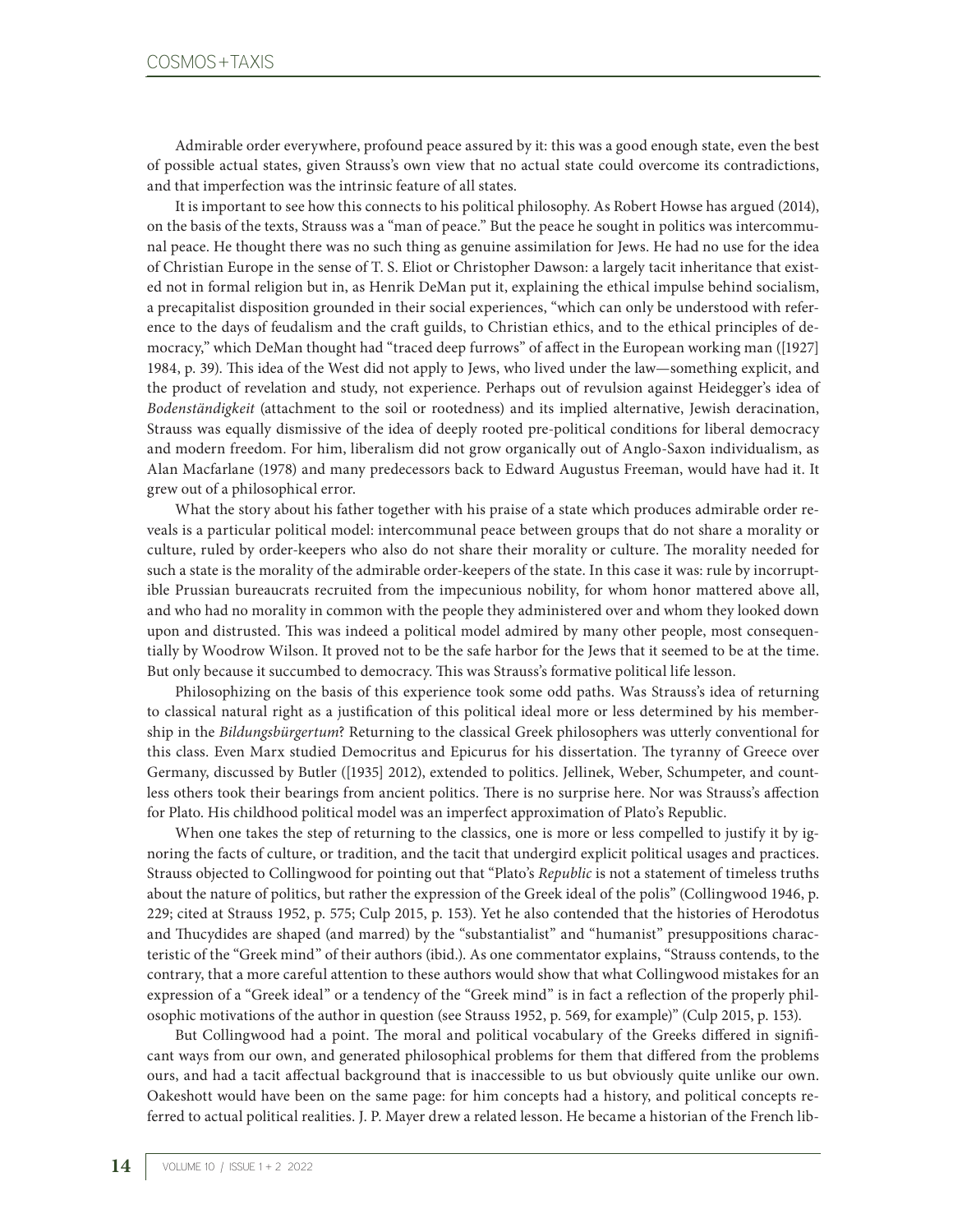erals of the nineteenth century, and was for many years the editor of the *Oeuvres complètes* of Tocqueville, whose *Democracy in America* ([1835] 2003) was focused on its novel democratic culture. Mayer also quoted Taine, to make the point that

Underneath institutions, charters, written laws, the official almanac, there are the ideas, the customs, the character, the condition of classes, their respective position, their reciprocal sentiments; in short, a ramified network of deep-seated, invisible roots beneath the visible trunk and foliage. It is they which feed and sustain the tree. Plant the tree without roots, it will languish, and will fall at the first gust (Mayer [1961] 1979, p. 78).

Mayer's reaction to emigration was the opposite of Strauss's: he became a student of, admirer of, and participant in the British political culture he had adopted. People like Strauss, in contrast, like the Frankfurt school, exuded barely concealed contempt and isolated themselves in the conveniently available Germanic bubbles. The fact that during Strauss's time at the New School the French refugees could not stand dealing with the Germans and created an alternative institution is revealing. There was a parochialism to these emigres that Strauss never shed.

To return to these texts of Oakeshott and Strauss today nevertheless raises the Straussian question of which is true? For Oakeshott, there is no truth of the sort Strauss discusses. Moreover, we are, in relation to the Greeks, in the same situation as Strauss was: we don't know what country we are in. We can concoct a sense of the Greek mind from the texts, but this can never be more than an attractive hypothesis. Strauss consistently accused other interpreters of doing just this. But of course he did exactly the same thing. Our cognitive and epistemic limitations, conditioned at least in part by the historical circumstance of our experiences, including our outside the text philosophical interactions and the common knowledge we share with our contemporaries but not with the historical figures we study, assures this.

We can have dialogue, but it is dialogue with our own creations out of Plato, not with Plato. Understanding is a prerequisite for judging truth. And if we think this is about their truth, we need to remind ourselves that we have produced their errors and inconsistencies through our own interpretations, which are bound to our own world. Collingwood grasped this:

The living past of history lives in the present; but it lives not in the immediate experience of the present, but only in the self-knowledge of the present. This Dilthey has overlooked; he thinks it lives in the present's immediate experience of itself; idea of history ([1939] 1970, p. 174)

So did Oakeshott: "The past is a certain sort of reading of the present" (1962, p. 150). Strauss promises to overcome this kind of historicism, which is to say he promises to overcome the cognitive limitations inherent in being human. But does he? Or does he just produce the same kind of blinkered readings of the texts he accuses others of doing?

Strauss ridiculed Sabine's *History of Political Theory* ([1937] 1973) as a history of error. Sabine, a distinguished philosopher, who wrote the textbook as a parallel to those by Frank Thilly ([1914] 1957) and Charles Ellwood (1938), according to a kind of formula in which chapters provided context and explained the criticisms and how they informed later thinkers, implicitly told a story of intellectual and political progress. But Sabine was not the victim of a teleological doctrine of progress of the kind that Strauss made a show of rejecting. His notion of "progress" was that things that once made sense no longer made sense in new circumstances, and that the critics of the great thinkers of the same era often had a point. It was, instead, Strauss himself who taught the history of political thought as a history of error. The error was falling away from classical political philosophy toward liberalism. Like Marcuse's "On Tolerance" (Marcuse et al. 1965), he turned the tables on liberalism, and insisted that it was liberalism that was intolerant, and that the modern liberal demand for tolerance can turn into a "ferocious hatred of those who have stated most clear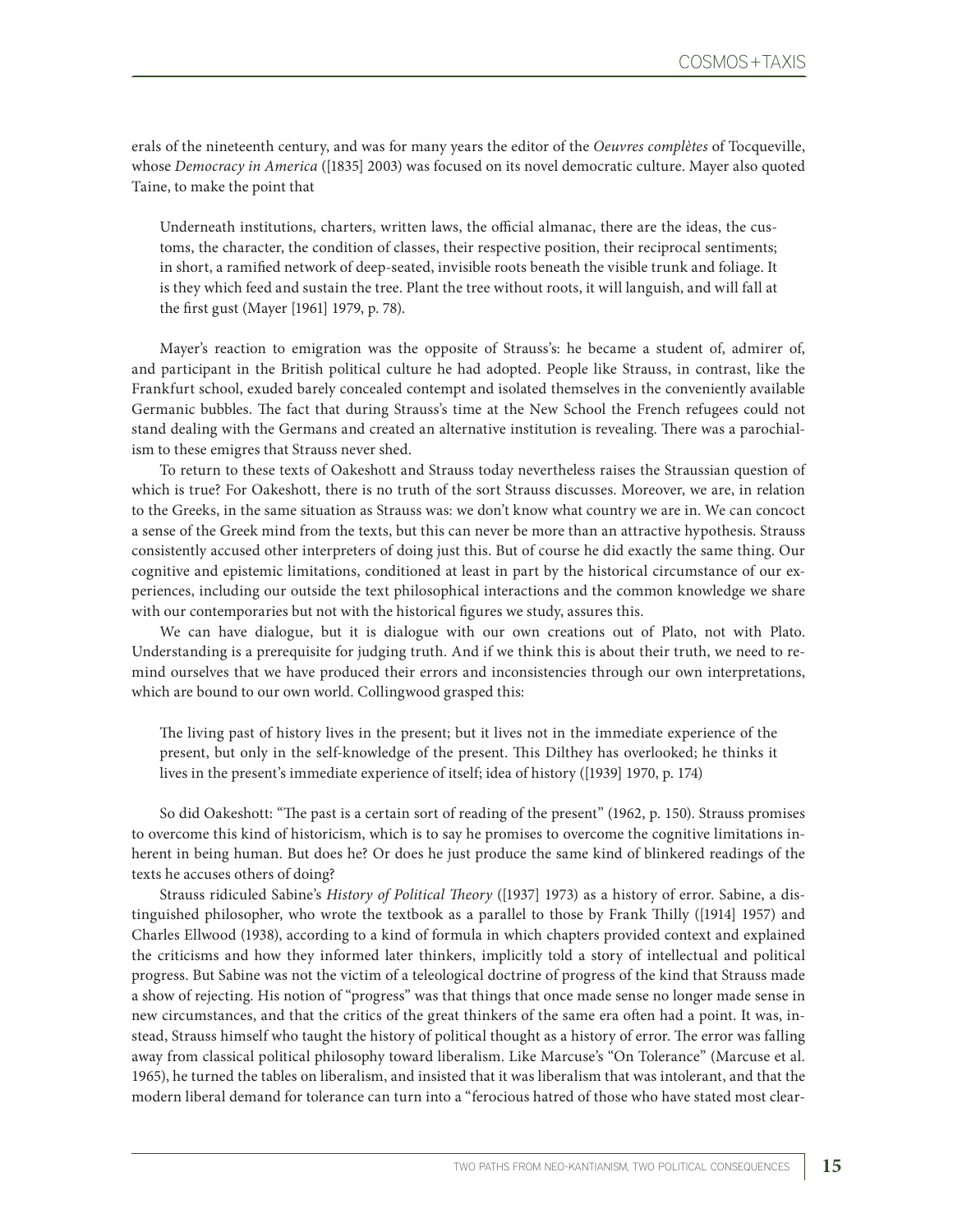ly and most forcefully that there are unchangeable standards founded in the nature of man and the nature of things" (Strauss 1959, p. 439; quoted in Burns 2015, p. 97).

But this affirmation of "those who have stated … that there are unchangeable standards" was not a political theory: it was an epistemic claim to the effect that there was, or might be, a discoverable natural "right" or good that the classics had at least pointed to. This was the stick he used to beat his opponents with. The "political" part of the doctrine was that the contingent claim that the putative truth in question was accessible only to a philosophical elite. This produced a nice catch-22: to fail to grasp this showed that one was not of this elite. But not only was Strauss unable to impart this truth, it is questionable that he even believed in it. Public or exoteric doctrine was one thing, and oddly, the doctrine of esotericism was his exoteric doctrine. But there is more than a hint, in his admiration for Heidegger and the careers of such followers of Heidegger as Levinas, that the hidden truth was that there was no hidden truth. And that this truth, the truth that could not be revealed, is what distinguished philosophy from religion.

His "philosophical" position was thus a dogma about dogma, a meta-dogma, rather than a substantive "truth" of any kind. How does this qualify as political philosophy? Only in an indirect way, through the doctrine of esotericism, which is why it has proven to be attractive to a variety of political persuasions. A Harvard law professor told me that they taught their students that judges were policy-makers, that the lawyers who believed in the letter of the law and the rule of law were rubes, and that they, unlike the rubes, had access to a higher morality. Ronald Dworkin believed something similar, and defended it in his philosophy of law (2011). This is disquietingly close to the teaching of Strauss that existing political regimes were based on false premises, but were worth supporting as feeble, but safe and harmless alternatives to the unachievable best regime. This, needless to say, is an exercise in cynical reason.

Whether the cynical contempt for public truth that led the Bush administration into the war in Iraq derived in some way from Strauss is not a question I can resolve. But I can recognize elite cynicism about the premises and affections that make up ordinary people's understanding of the political order. Strauss didn't invent it. But to the extent that he justified it, he is an authoritarian rather than a conservative, or, put differently, the regime he preferred was not the American founding, but the peaceful regime of his childhood, which could not depend on a common morality, and required authority.

## A FINAL NOTE

The theorists of post-traditionalism, such as Anthony Giddens, grasped that, on the one hand, communal traditions which preclude assimilation persisted in "post-traditional" society<sup>2</sup>, and that the problem of post-traditional society was to find a new kind of accommodation that acknowledged this but at the same time produced intercommunal peace. Liberal tolerance was too weak, too dependent on assimilation to a common culture, and too inconsistent with most of the communal traditions that needed to be pacified, to suffice. Strauss's solution we have seen. Oakeshott's account of political change was to see any crisis as a crisis within a tradition, and any solution as one within the unimpaired resources of the tradition.

Is post-traditional multi-cultural society at best one with a democratic deficit and a managed public sphere, which secures peace through a combination of authority, administrative wisdom, and concessions to the claims of unassimilable communal groupings, who are "empowered" or disempowered in accordance with the higher morality of the elite? Is the tropism to this kind of illiberalism a sign that the time of liberalism is finally over? Or are there unimpaired resources of the political tradition that would allow for a non-authoritarian, non-administrative solution to the problem of intercommunal relations? This is the question that the political thinking of both Oakeshott and Strauss sensitize us to, without answering.

<sup>2</sup> A point Strauss himself forcefully made in "Why We Remain Jews" ([1962] 1997).